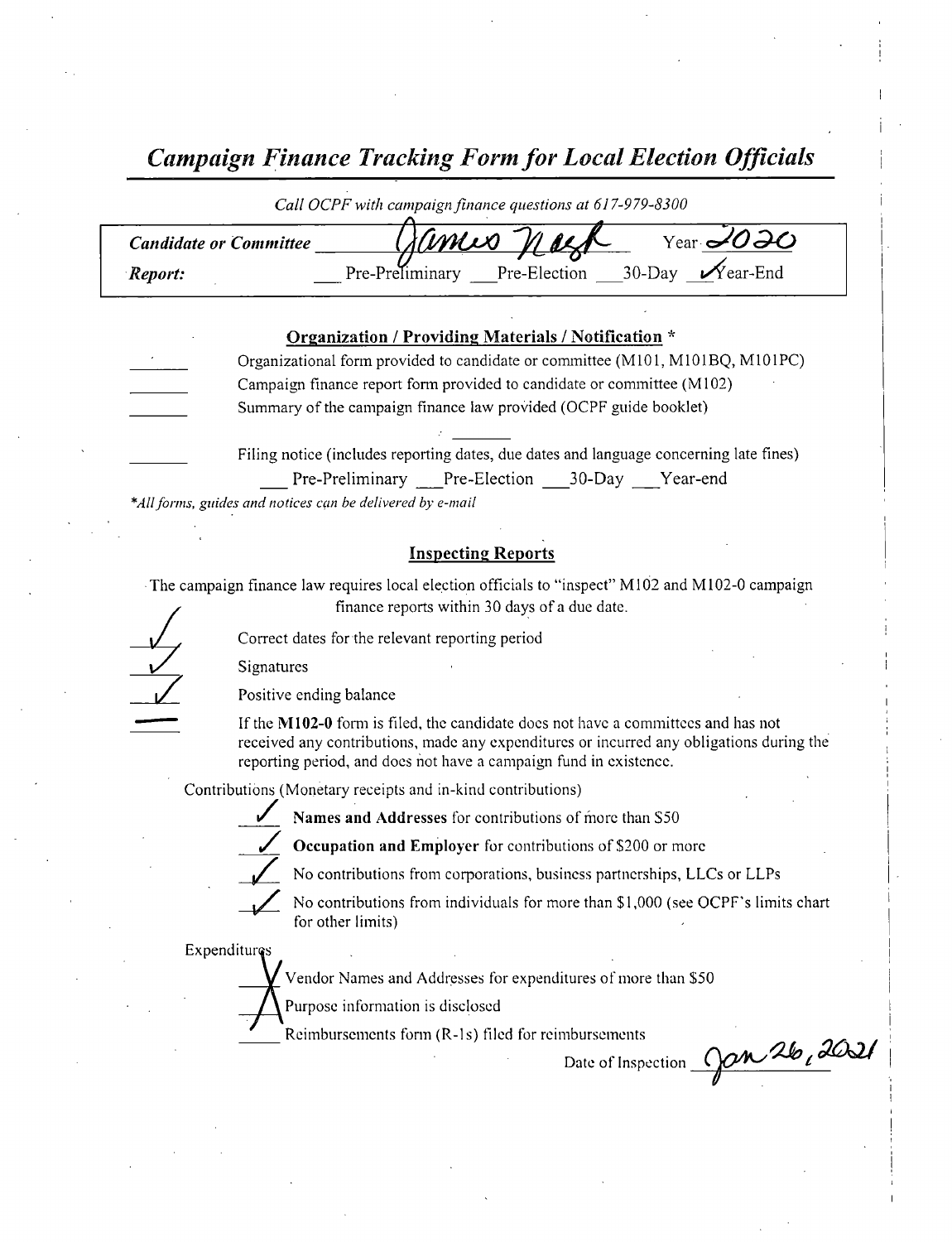| Commonwealth                                             | Form CPF M 102: Campaign Finance Report<br><b>Municipal Form</b><br>Office of Campaign and Political Finance                                                                                                                                                                                                                                                                                                                                                                                                                                                                                                                                                                                                                                                                                                                                                                                                                                                                                                                                                                                             | ⋓<br>匕<br>じ<br>JAN 1<br>92021<br><b>CITY CLERKS OFFICE</b>                |
|----------------------------------------------------------|----------------------------------------------------------------------------------------------------------------------------------------------------------------------------------------------------------------------------------------------------------------------------------------------------------------------------------------------------------------------------------------------------------------------------------------------------------------------------------------------------------------------------------------------------------------------------------------------------------------------------------------------------------------------------------------------------------------------------------------------------------------------------------------------------------------------------------------------------------------------------------------------------------------------------------------------------------------------------------------------------------------------------------------------------------------------------------------------------------|---------------------------------------------------------------------------|
| of Massachusetts                                         |                                                                                                                                                                                                                                                                                                                                                                                                                                                                                                                                                                                                                                                                                                                                                                                                                                                                                                                                                                                                                                                                                                          | NORTHAMPTON, MA01060<br>File with: City or Town Clerk or Election Commiss |
|                                                          | Fill in Reporting Period dates:<br>Beginning Date:<br>January 1,20                                                                                                                                                                                                                                                                                                                                                                                                                                                                                                                                                                                                                                                                                                                                                                                                                                                                                                                                                                                                                                       | Ending Date:                                                              |
|                                                          | Type of Report: (Check one)                                                                                                                                                                                                                                                                                                                                                                                                                                                                                                                                                                                                                                                                                                                                                                                                                                                                                                                                                                                                                                                                              |                                                                           |
|                                                          | 8th day preceding preliminary<br>8th day preceding election                                                                                                                                                                                                                                                                                                                                                                                                                                                                                                                                                                                                                                                                                                                                                                                                                                                                                                                                                                                                                                              | 30 day after election<br>Vear-end report<br>dissolution                   |
| E-mail: $\overline{I}$ <i>IIM</i><br>Phone # (optional): | WMPS<br>Full Name (if applicable)<br>h ard 3<br>E-mail: $\mu$<br>Phone # (optional):                                                                                                                                                                                                                                                                                                                                                                                                                                                                                                                                                                                                                                                                                                                                                                                                                                                                                                                                                                                                                     | Computee to Elect<br>Bolger<br>Committee Treasurer<br>\{8YIU\C} iKA [STZ  |
|                                                          | <b>SUMMARY BALANCE INFORMATION:</b>                                                                                                                                                                                                                                                                                                                                                                                                                                                                                                                                                                                                                                                                                                                                                                                                                                                                                                                                                                                                                                                                      |                                                                           |
|                                                          | Line 1: Ending Balance from previous report                                                                                                                                                                                                                                                                                                                                                                                                                                                                                                                                                                                                                                                                                                                                                                                                                                                                                                                                                                                                                                                              | 7. ST                                                                     |
|                                                          | Line 2: Total receipts this period (page 3, line 11)                                                                                                                                                                                                                                                                                                                                                                                                                                                                                                                                                                                                                                                                                                                                                                                                                                                                                                                                                                                                                                                     |                                                                           |
|                                                          | Line 3: Subtotal (line 1 plus line 2)                                                                                                                                                                                                                                                                                                                                                                                                                                                                                                                                                                                                                                                                                                                                                                                                                                                                                                                                                                                                                                                                    |                                                                           |
|                                                          | Line 4: Total expenditures this period (page 5, line 14)                                                                                                                                                                                                                                                                                                                                                                                                                                                                                                                                                                                                                                                                                                                                                                                                                                                                                                                                                                                                                                                 |                                                                           |
|                                                          | Line 5: Ending Balance (line 3 minus line 4)                                                                                                                                                                                                                                                                                                                                                                                                                                                                                                                                                                                                                                                                                                                                                                                                                                                                                                                                                                                                                                                             |                                                                           |
|                                                          | Line 6: Total in-kind contributions this period (page 6)                                                                                                                                                                                                                                                                                                                                                                                                                                                                                                                                                                                                                                                                                                                                                                                                                                                                                                                                                                                                                                                 |                                                                           |
|                                                          | <b>Line 7:</b> Total (all) outstanding liabilities (page 7)                                                                                                                                                                                                                                                                                                                                                                                                                                                                                                                                                                                                                                                                                                                                                                                                                                                                                                                                                                                                                                              |                                                                           |
|                                                          | Line 8: Name of bank(s) used:<br>renc Bam                                                                                                                                                                                                                                                                                                                                                                                                                                                                                                                                                                                                                                                                                                                                                                                                                                                                                                                                                                                                                                                                |                                                                           |
|                                                          | <b>Affidavit of Committee Treasurer:</b><br>I certify that I have examined this report including attached schedules and it is, to the best of my knowledge and belief, a true and complete statement of all campaign finance<br>activity, including all contributions, loans, receipts, expenditures, disbursements, in-kind contributions and liabilities for this reporting period and represents the campaign<br>finance activity of all persons acting under the authority or on behalf of this committee in accordance with the requirements of M.G.L. c. 55.<br>11.3027<br>Signed under the penalties of perjury:<br>FOR CANDIDATE FILINGS ONLY: Affidavit of Candidate: (check 1 box only)                                                                                                                                                                                                                                                                                                                                                                                                        | K=1 feasurer's signature)<br>Date:                                        |
|                                                          | andidate with Committee<br>I certify that I have examined this report including attached schedules and it is, to the best of my knowledge and belief, a true and complete statement of all campaign finan<br>activity, of all persons acting under the authority or on behalf of this committee in accordance with the requirements of M.G.L. c. 55. I have not received any contributions<br>incurred any liabilities nor made any expenditures on my behalf during this reporting period that are not otherwise disclosed in this report.<br><b>Candidate without Committee</b><br>I certify that I have examined this report including attached schedules and it is, to the best of my knowledge and belief, a true and complete statement of all campaign<br>finance activity, including contributions, loans, receipts, expenditures, disbursements, in-kind contributions and liabilities for this reporting period and represents the<br>campaign finance activity of all person acting under the artificity or on be fall of this candidate in accordance with the requirements of M.G.L. c. 55. |                                                                           |
|                                                          | AMU<br>Signed under the penalties of perjury:                                                                                                                                                                                                                                                                                                                                                                                                                                                                                                                                                                                                                                                                                                                                                                                                                                                                                                                                                                                                                                                            | (Candidate's signature)                                                   |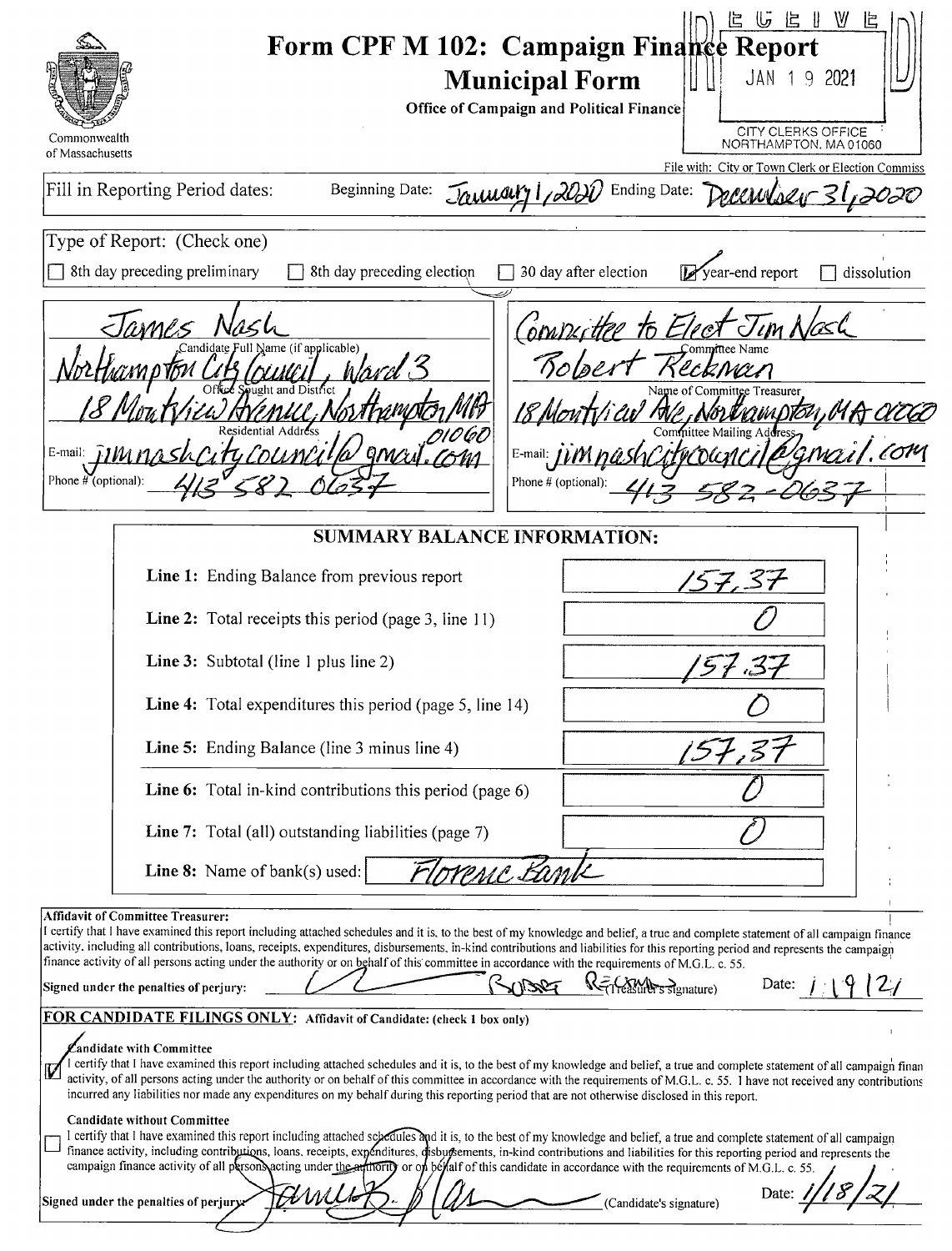### SCHEDULE A: RECEIPTS

M.G.L. c. 55 requires that the name and residential address be reported, in alphabetical order, for all receipts over \$50 in a calendar year. Committees must keep detailed accounts and records of all receipts, but need only itemize those receipts over \$50. In addition, the occupation and employer must be reported for all persons who contribute\$ 200 or more in <sup>a</sup> calendar year.

A " Schedule A: Receipts" attachment is available to complete, print and attach to this report, if additional pages are required to report all receipts. Please include your committee name and <sup>a</sup> page number on each page.)

| <b>Date Received</b> | <b>Name and Residential Address</b><br>(alphabetical listing required) | Amount | <b>Occupation &amp; Employer</b><br>(for contributions of \$200 or more) |
|----------------------|------------------------------------------------------------------------|--------|--------------------------------------------------------------------------|
|                      |                                                                        |        |                                                                          |
|                      |                                                                        |        |                                                                          |
|                      |                                                                        |        |                                                                          |
|                      |                                                                        |        |                                                                          |
|                      |                                                                        |        |                                                                          |
|                      |                                                                        |        |                                                                          |
|                      |                                                                        |        |                                                                          |
|                      |                                                                        |        |                                                                          |
|                      |                                                                        |        |                                                                          |
|                      |                                                                        |        |                                                                          |
|                      |                                                                        |        |                                                                          |
|                      |                                                                        |        |                                                                          |
|                      |                                                                        |        |                                                                          |
|                      |                                                                        |        |                                                                          |
|                      |                                                                        |        |                                                                          |
|                      | Line 9: Total Receipts over \$50 (or listed above)                     |        |                                                                          |
|                      | Line 10: Total Receipts \$50 and under* (not listed above)             |        |                                                                          |
|                      | Line 11: TOTAL RECEIPTS IN THE PERIOD                                  | ر ۰    | Enter on page 1, line 2<br>$\leftarrow$                                  |

<sup>\*</sup> If you have itemized receipts of \$50 and under, include them in line 9. Line 10 should include only those receipts not itemized above.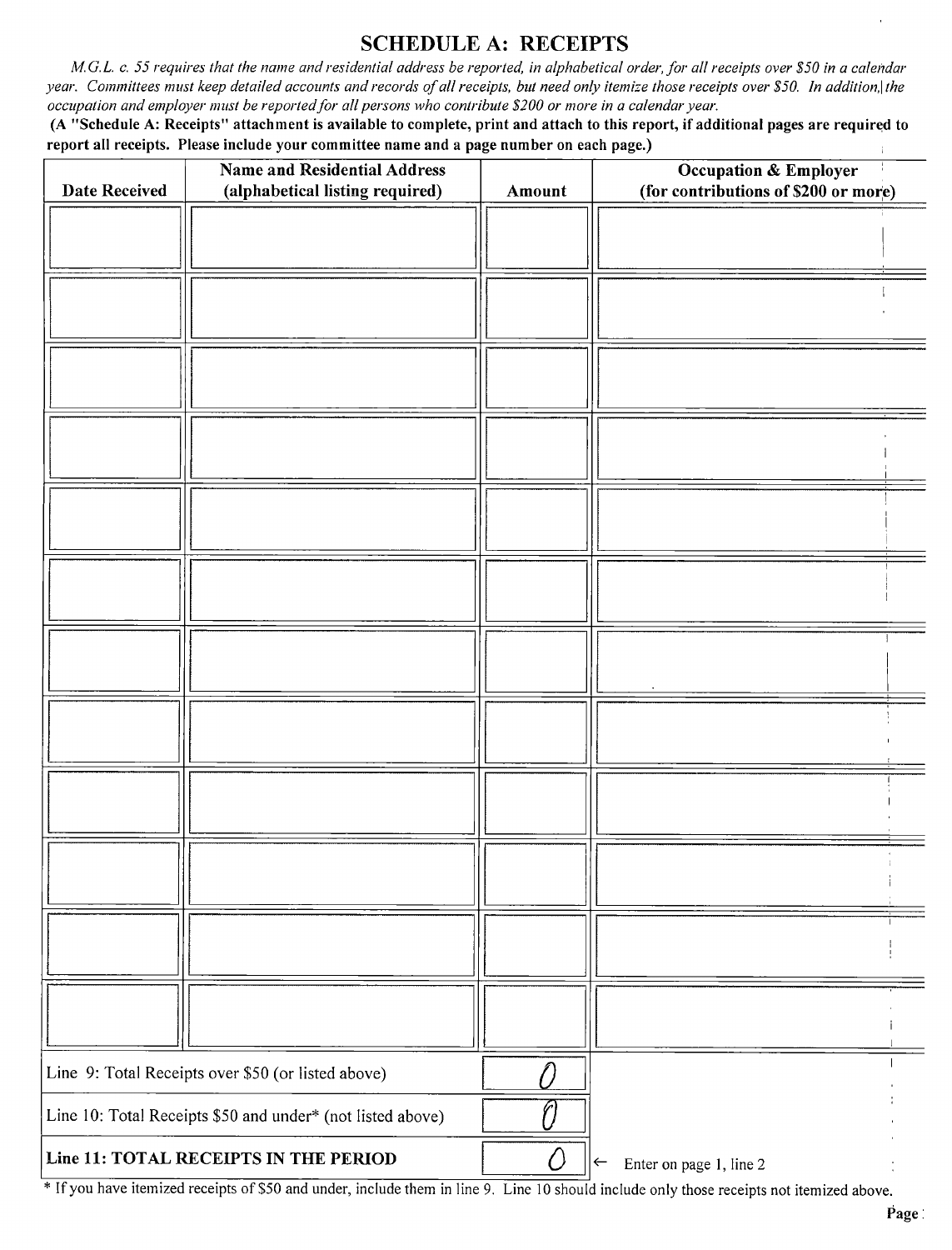# SCHEDULE A: RECEIPTS (continued)

| <b>Date Received</b> | <b>Name and Residential Address</b><br>(alphabetical listing required) | Amount         | <b>Occupation &amp; Employer</b><br>(for contributions of \$200 or more) |
|----------------------|------------------------------------------------------------------------|----------------|--------------------------------------------------------------------------|
|                      |                                                                        |                |                                                                          |
|                      |                                                                        |                |                                                                          |
|                      |                                                                        |                |                                                                          |
|                      |                                                                        |                |                                                                          |
|                      |                                                                        |                |                                                                          |
|                      |                                                                        |                |                                                                          |
|                      |                                                                        |                |                                                                          |
|                      |                                                                        |                |                                                                          |
|                      |                                                                        |                |                                                                          |
|                      |                                                                        |                |                                                                          |
|                      |                                                                        |                |                                                                          |
|                      |                                                                        |                |                                                                          |
|                      |                                                                        |                |                                                                          |
|                      |                                                                        |                |                                                                          |
|                      |                                                                        |                |                                                                          |
|                      |                                                                        |                |                                                                          |
|                      |                                                                        |                |                                                                          |
|                      |                                                                        |                |                                                                          |
|                      |                                                                        |                |                                                                          |
|                      |                                                                        |                |                                                                          |
|                      |                                                                        |                |                                                                          |
|                      |                                                                        |                |                                                                          |
|                      |                                                                        |                |                                                                          |
|                      |                                                                        |                |                                                                          |
|                      |                                                                        |                |                                                                          |
|                      |                                                                        |                |                                                                          |
|                      | Line 9: Total Receipts over \$50 (or listed above)                     |                |                                                                          |
|                      | Line 10: Total Receipts \$50 and under* (not listed above)             |                |                                                                          |
|                      | Line 11: TOTAL RECEIPTS IN THE PERIOD                                  | $\overline{O}$ | Enter on page 1, line 2<br>$\leftarrow$                                  |

<sup>1</sup> If you have itemized receipts of \$50 and under, include them in line 9. Line 10 should include only those receipts not itemized above.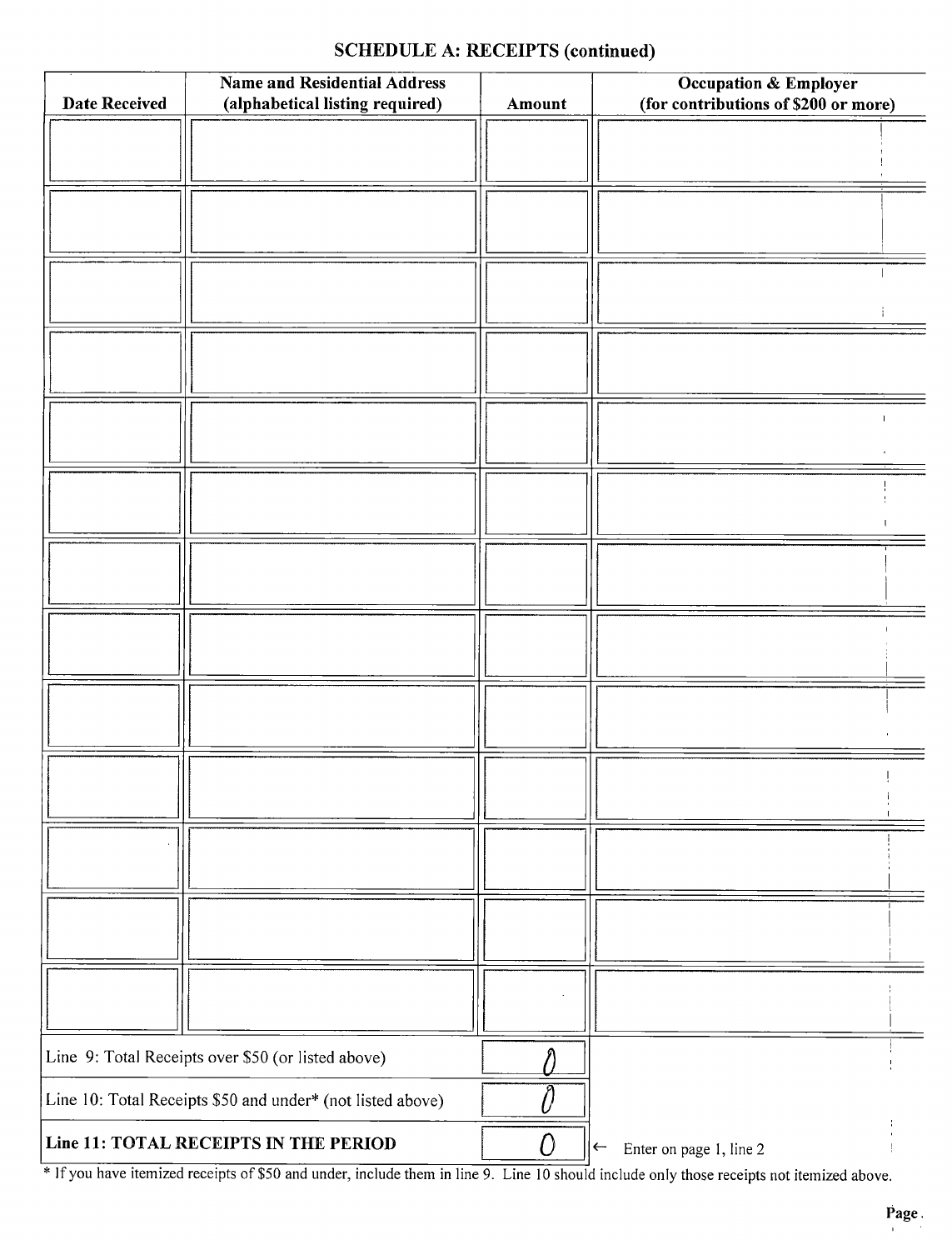## SCHEDULE B: EXPENDITURES

M.G.L. c. 55 requires committees to list, in alphabetical order, all expenditures over\$ 50 in a reporting period. Committees must keep detailed accounts and records of all expenditures, but need only itemize those over \$50. Expenditures \$50 and under may be added together from committee records, and reported on line 13.

A " Schedule B: Expenditures" attachment is available to complete, print and attach to this report, if additional pages are required report all expenditures. Please include your committee name and a page number on each page.)

| Date Paid | To Whom Paid<br>(alphabetical listing) | Address                                                        | <b>Purpose of Expenditure</b> | Amount |
|-----------|----------------------------------------|----------------------------------------------------------------|-------------------------------|--------|
|           |                                        |                                                                |                               |        |
|           |                                        |                                                                |                               |        |
|           |                                        |                                                                |                               |        |
|           |                                        |                                                                |                               |        |
|           |                                        |                                                                |                               |        |
|           |                                        |                                                                |                               |        |
|           |                                        |                                                                |                               |        |
|           |                                        |                                                                |                               |        |
|           |                                        |                                                                |                               |        |
|           |                                        |                                                                |                               |        |
|           |                                        |                                                                |                               |        |
|           |                                        |                                                                |                               |        |
|           |                                        |                                                                |                               |        |
|           |                                        |                                                                |                               |        |
|           |                                        |                                                                |                               |        |
|           |                                        |                                                                |                               |        |
|           |                                        |                                                                |                               |        |
|           |                                        |                                                                |                               |        |
|           |                                        |                                                                |                               |        |
|           |                                        |                                                                |                               |        |
|           |                                        |                                                                |                               |        |
|           |                                        |                                                                |                               |        |
|           |                                        |                                                                |                               |        |
|           |                                        |                                                                |                               |        |
|           |                                        | Line 12: Total Expenditures over \$50 (or listed above)        |                               |        |
|           |                                        | Line 13: Total Expenditures \$50 and under* (not listed above) |                               |        |
|           | Enter on page 1, line 4 $\rightarrow$  | Line 14: TOTAL EXPENDITURES IN THE PERIOD                      |                               |        |

If you have itemized expenditures of \$50 and under, include them in line 12. Line 13 should include only those expenditures not itemize above. Page and the set of the set of the set of the set of the set of the set of the set of the set of the set of the set of the set of the set of the set of the set of the set of the set of the set of the set of the set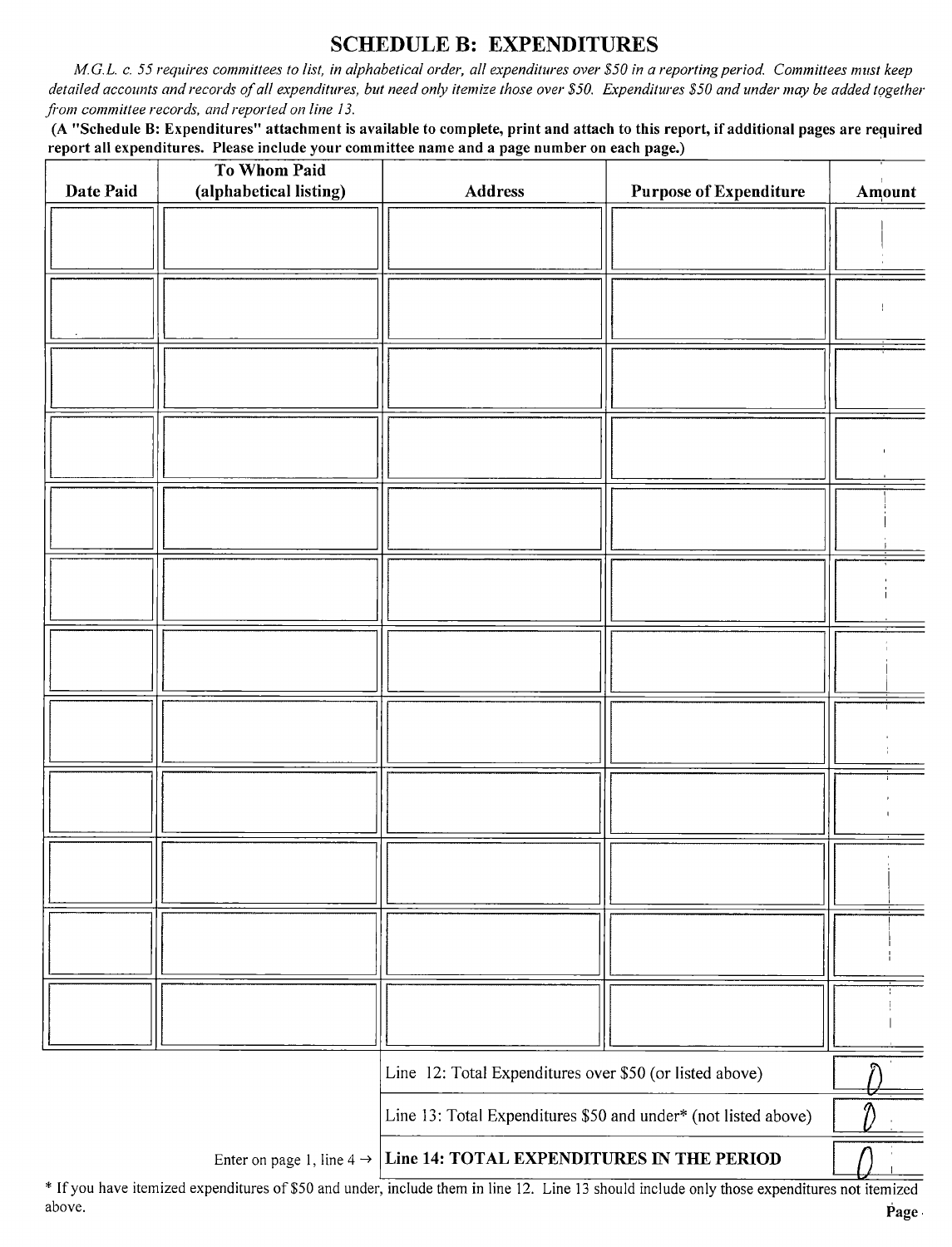# SCHEDULE B: EXPENDITURES (continued)

| Date Paid | To Whom Paid<br>(alphabetical listing) |                                                                                 |                               |                |
|-----------|----------------------------------------|---------------------------------------------------------------------------------|-------------------------------|----------------|
|           |                                        | Address                                                                         | <b>Purpose of Expenditure</b> | Amount         |
|           |                                        |                                                                                 |                               |                |
|           |                                        |                                                                                 |                               |                |
|           |                                        |                                                                                 |                               |                |
|           |                                        |                                                                                 |                               |                |
|           |                                        |                                                                                 |                               |                |
|           |                                        |                                                                                 |                               |                |
|           |                                        |                                                                                 |                               |                |
|           |                                        |                                                                                 |                               | $\blacksquare$ |
|           |                                        |                                                                                 |                               |                |
|           |                                        |                                                                                 |                               |                |
|           |                                        |                                                                                 |                               |                |
|           |                                        |                                                                                 |                               |                |
|           |                                        |                                                                                 |                               |                |
|           |                                        |                                                                                 |                               |                |
|           |                                        |                                                                                 |                               |                |
|           |                                        |                                                                                 |                               |                |
|           |                                        |                                                                                 |                               |                |
|           |                                        |                                                                                 |                               |                |
|           |                                        |                                                                                 |                               |                |
|           |                                        |                                                                                 |                               |                |
|           |                                        |                                                                                 |                               |                |
|           |                                        |                                                                                 |                               |                |
|           |                                        |                                                                                 |                               |                |
|           |                                        |                                                                                 |                               |                |
|           |                                        |                                                                                 |                               |                |
|           |                                        |                                                                                 |                               |                |
|           |                                        |                                                                                 |                               |                |
|           |                                        |                                                                                 |                               |                |
|           |                                        |                                                                                 |                               |                |
|           |                                        |                                                                                 |                               |                |
|           |                                        |                                                                                 |                               |                |
|           |                                        |                                                                                 |                               |                |
|           |                                        |                                                                                 |                               |                |
|           |                                        | Line 12: Expenditures over \$50 (or listed above)                               |                               |                |
|           |                                        | Line 13: Expenditures \$50 and under* (not listed above)                        |                               |                |
|           |                                        | Enter on page 1, line $4 \rightarrow$ Line 14: TOTAL EXPENDITURES IN THE PERIOD |                               |                |

If you have itemized expenditures of \$50 and under, include them in line 12. Line 13 should include only those expenditures not itemized above.

l.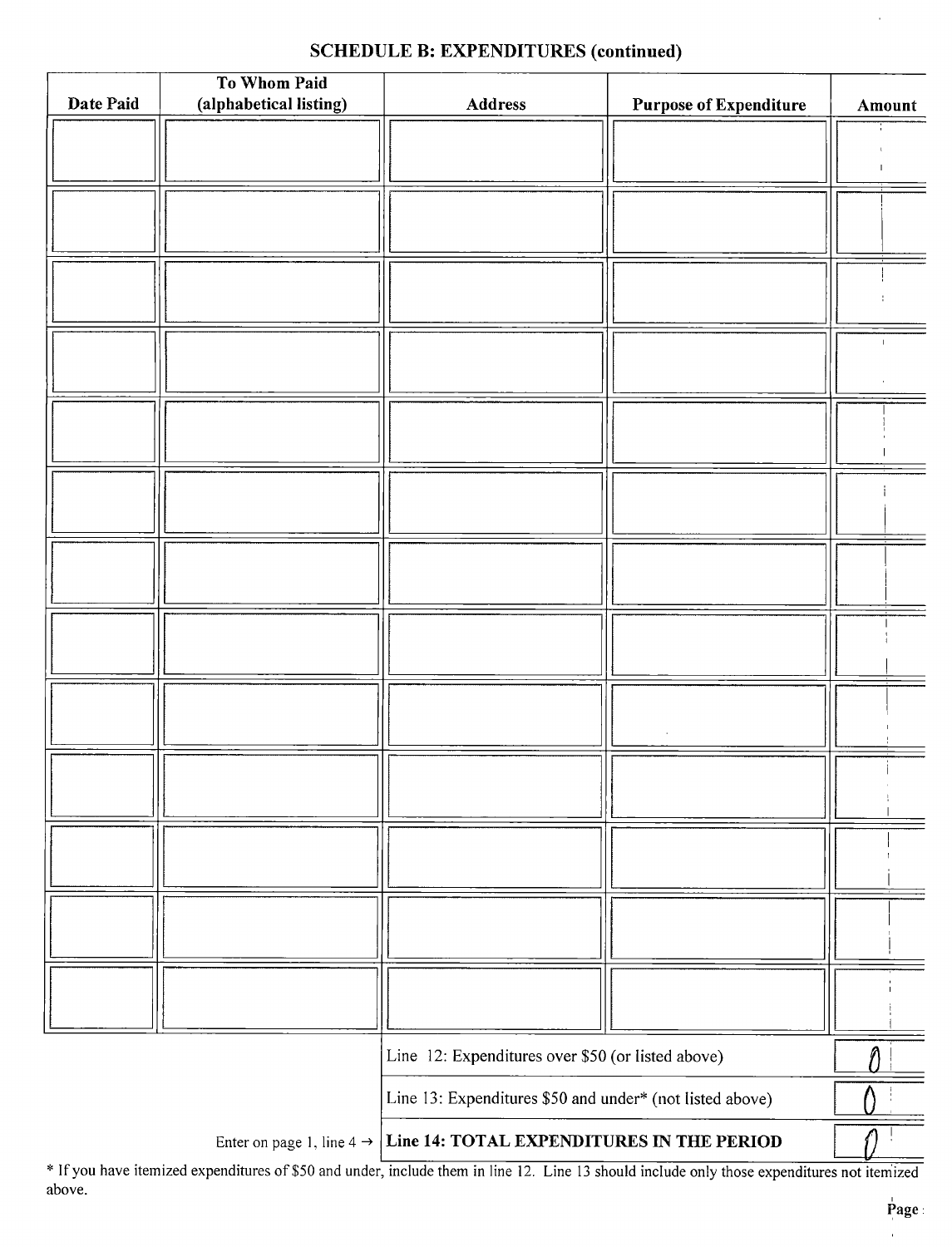# SCHEDULE C: "IN-KIND" CONTRIBUTIONS

Please itemize contributors who have made in-kind contributions of more than \$50. In-kind contributions \$50 and under may be added together from the committee's records and included in line 16 on page 1.

| <b>Date Received</b> | From Whom Received*                   | <b>Residential Address</b>                                     | <b>Description of Contribution</b> | Value |
|----------------------|---------------------------------------|----------------------------------------------------------------|------------------------------------|-------|
|                      |                                       |                                                                |                                    |       |
|                      |                                       |                                                                |                                    |       |
|                      |                                       |                                                                |                                    |       |
|                      |                                       |                                                                |                                    |       |
|                      |                                       |                                                                |                                    |       |
|                      |                                       |                                                                |                                    |       |
|                      |                                       |                                                                |                                    |       |
|                      |                                       |                                                                |                                    |       |
|                      |                                       |                                                                |                                    |       |
|                      |                                       |                                                                |                                    |       |
|                      |                                       |                                                                |                                    |       |
|                      |                                       |                                                                |                                    |       |
|                      |                                       |                                                                |                                    |       |
|                      |                                       |                                                                |                                    |       |
|                      |                                       |                                                                |                                    |       |
|                      |                                       |                                                                |                                    |       |
|                      |                                       |                                                                |                                    |       |
|                      |                                       |                                                                |                                    |       |
|                      |                                       |                                                                |                                    |       |
|                      |                                       |                                                                |                                    |       |
|                      |                                       | Line 15: In-Kind Contributions over \$50 (or listed above)     |                                    |       |
|                      |                                       | Line 16: In-Kind Contributions \$50 & under (not listed above) |                                    |       |
|                      | Enter on page 1, line 6 $\rightarrow$ | Line 17: TOTAL IN-KIND CONTRIBUTIONS                           |                                    |       |

If an in-kind contribution is received from a person who contributes more than \$50 in a calendar year, you must report the name and addre of the contributor; in addition, if the contribution is \$200 or more, you must also report the contributor's occupation and employer.